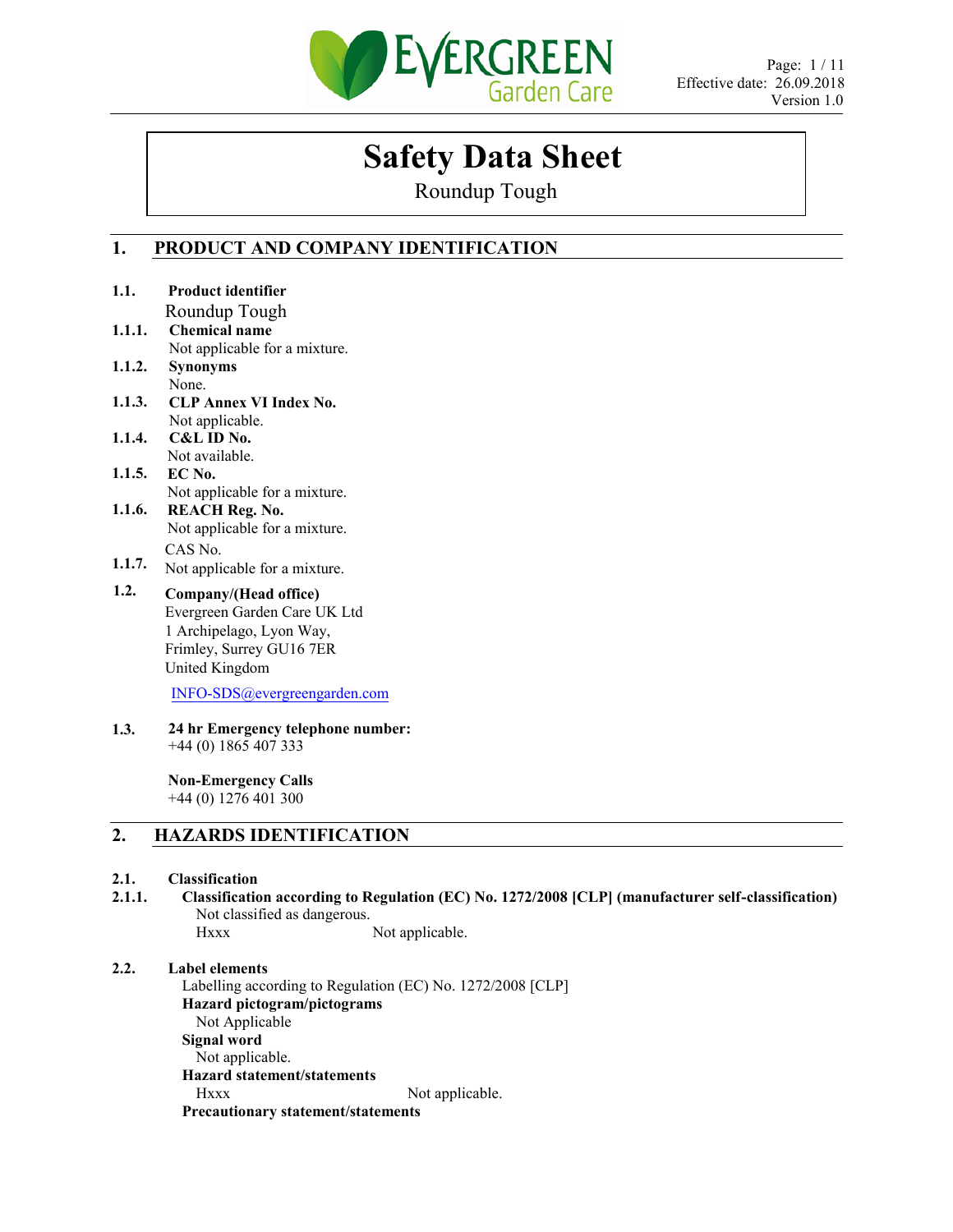

| P <sub>102</sub>                | Keep out of reach of children.                                      |
|---------------------------------|---------------------------------------------------------------------|
| P <sub>2</sub> 34               | Keep only in original container                                     |
| Supplemental hazard information |                                                                     |
| EUH401                          | To avoid risks to human health and the environment, comply with the |

instructions for use.

## **2.3. Other hazards**

0% of the mixture consists of ingredient/ingredients of unknown acute toxicity. 0% of the mixture consists of ingredient/ingredients of unknown hazards to the aquatic environment.

## **2.3.1. Potential environmental effects**

## **2.4. Appearance and odour (colour/form/odour)**

Hazy /Liquid, (cloudy) / Chemical

Refer to section 11 for toxicological and section 12 for environmental information.

## **3. COMPOSITION/INFORMATION ON INGREDIENTS**

- **3.1 Substance:** Not applicable.
- **3.2 Mixture:** Yes.

## **Composition/information on ingredients**

| <b>Components</b>                          | CAS No.        | EC No.    | EU Index No. /<br><b>REACH Reg. No. /</b><br>C&L ID No.    | <b>Concentration</b> | <b>Classification</b>                                                                                    |
|--------------------------------------------|----------------|-----------|------------------------------------------------------------|----------------------|----------------------------------------------------------------------------------------------------------|
| Isopropylamine salt of<br>glyphosate       | 38641-94-0     | 254-056-8 | $015 - 184 - 00 - 87$<br>$-1$<br>02-2119693876-15-<br>0000 | $1\%$                | Aquatic Chronic - Category<br>2; H411; $\{c\}$                                                           |
| Pelargonic and related fatty<br>acids      | $112 - 05 - 0$ | 203-931-2 | $607 - 197 - 00 - 8$ /<br>$-1$                             | $1\%$                | Skin corrosion/irritation -<br>Category 1B, Eye<br>damage/irritation - Category<br>1; H314, 318; $\{d\}$ |
| Water and minor formulating<br>ingredients |                |           | $\blacksquare$<br>$-1$                                     | 98 %                 | Not classified as dangerous.;                                                                            |

## **Active ingredient**

Full text of classification code: See section 16.

## **4. FIRST AID MEASURES**

Use personal protection recommended in section 8.

## **4.1. Description of first aid measures**

**4.1.1. Eye contact**

Immediately flush with plenty of water. If easy to do, remove contact lenses.

## **4.1.2. Skin contact**

Take off contaminated clothing, wristwatch, jewellery. Wash affected skin with plenty of water. Wash clothes and clean shoes before re-use.

## **4.1.3. Inhalation**

Remove to fresh air.

**4.1.4. Ingestion**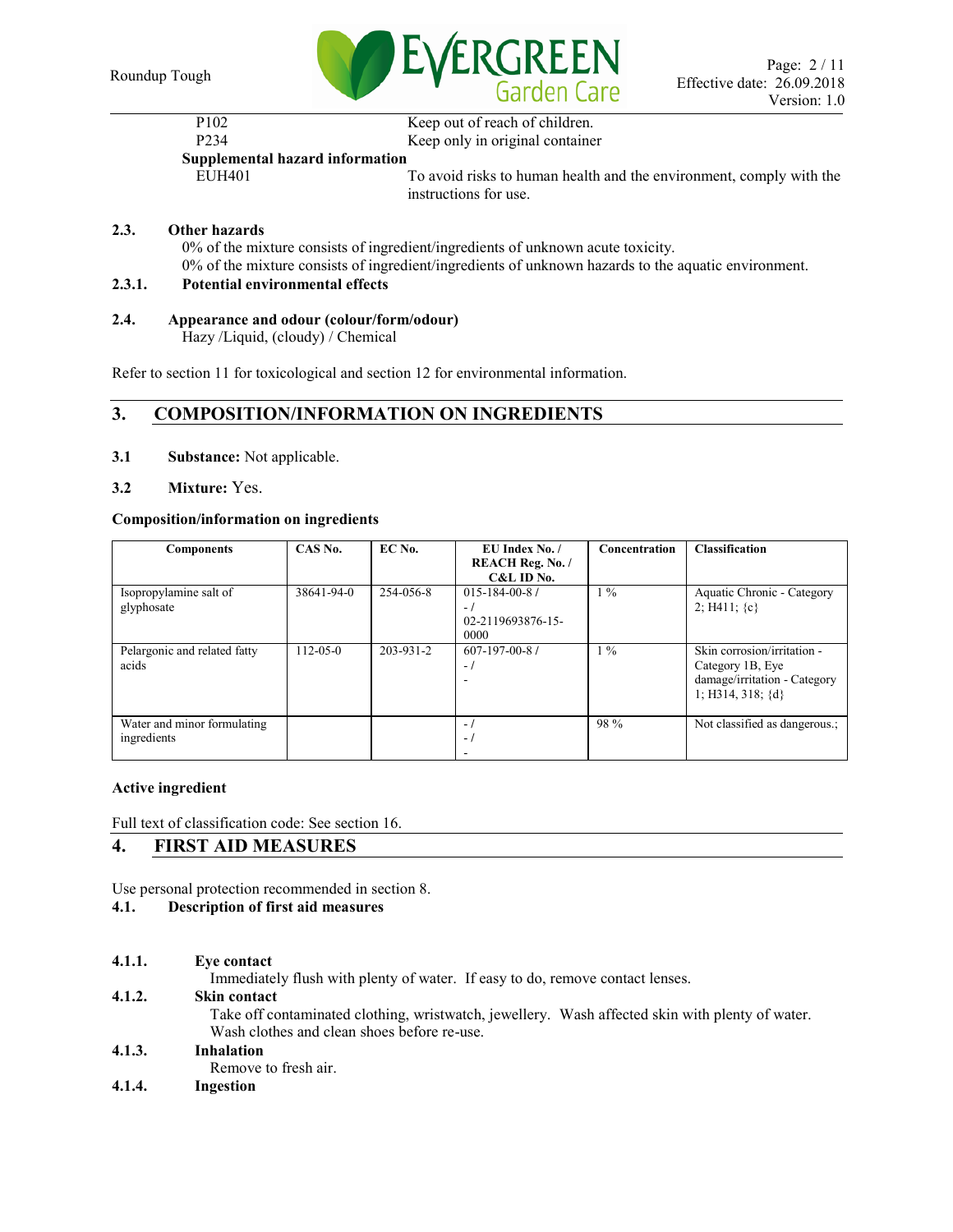

Immediately offer water to drink. Never give anything by mouth to an unconscious person. Do NOT induce vomiting unless directed by medical personnel. If symptoms occur, get medical attention.

## **4.2. Most important symptoms and effects, both acute and delayed**

## **4.2.1. Potential health effects**

**Likely routes of exposure:** Skin contact, eye contact, inhalation

**Eye contact, short term:** Not expected to produce significant adverse effects when recommended use instructions are followed.

**Skin contact, short term:** Not expected to produce significant adverse effects when recommended use instructions are followed.

**Inhalation, short term:** Not expected to produce significant adverse effects when recommended use instructions are followed.

**Single ingestion:** Not expected to produce significant adverse effects when recommended use instructions are followed.

**4.2.2. Medical conditions aggravated by exposure:**  None.

## **4.3. Indication of any immediate medical attention and special treatment needed**

**4.3.1. Advice to doctors**

This product is not an inhibitor of cholinesterase.

## **4.3.2. Antidote**

Treatment with atropine and oximes is not indicated.

## **5. FIRE-FIGHTING MEASURES**

## **5.1. Extinguishing media**

**5.1.1. Recommended**: Water, Foam, Dry chemical, Carbon dioxide (CO2)

## **5.2. Special hazards**

**5.2.1. Unusual fire and explosion hazards**

None. Minimise use of water to prevent environmental contamination. Environmental precautions: see section 6.

#### **5.2.2. Hazardous products of combustion** Carbon monoxide (CO), Phosphorus oxides (PxOy), Nitrogen oxides (NOx)

## **5.3. Advice for firefighters**

Self-contained breathing apparatus. Equipment should be thoroughly decontaminated after use.

## **5.4. Flash point**

Does not flash.

## **6. ACCIDENTAL RELEASE MEASURES**

## **6.1. Personal precautions**

Use handling recommendations in Section 7 and personal protection recommendations in Section 8.

## **6.2. Environmental precautions**

SMALL QUANTITIES: Low environmental hazard. LARGE QUANTITIES: Minimise spread. Keep out of drains, sewers, ditches and water ways.

## **6.3. Methods for cleaning up**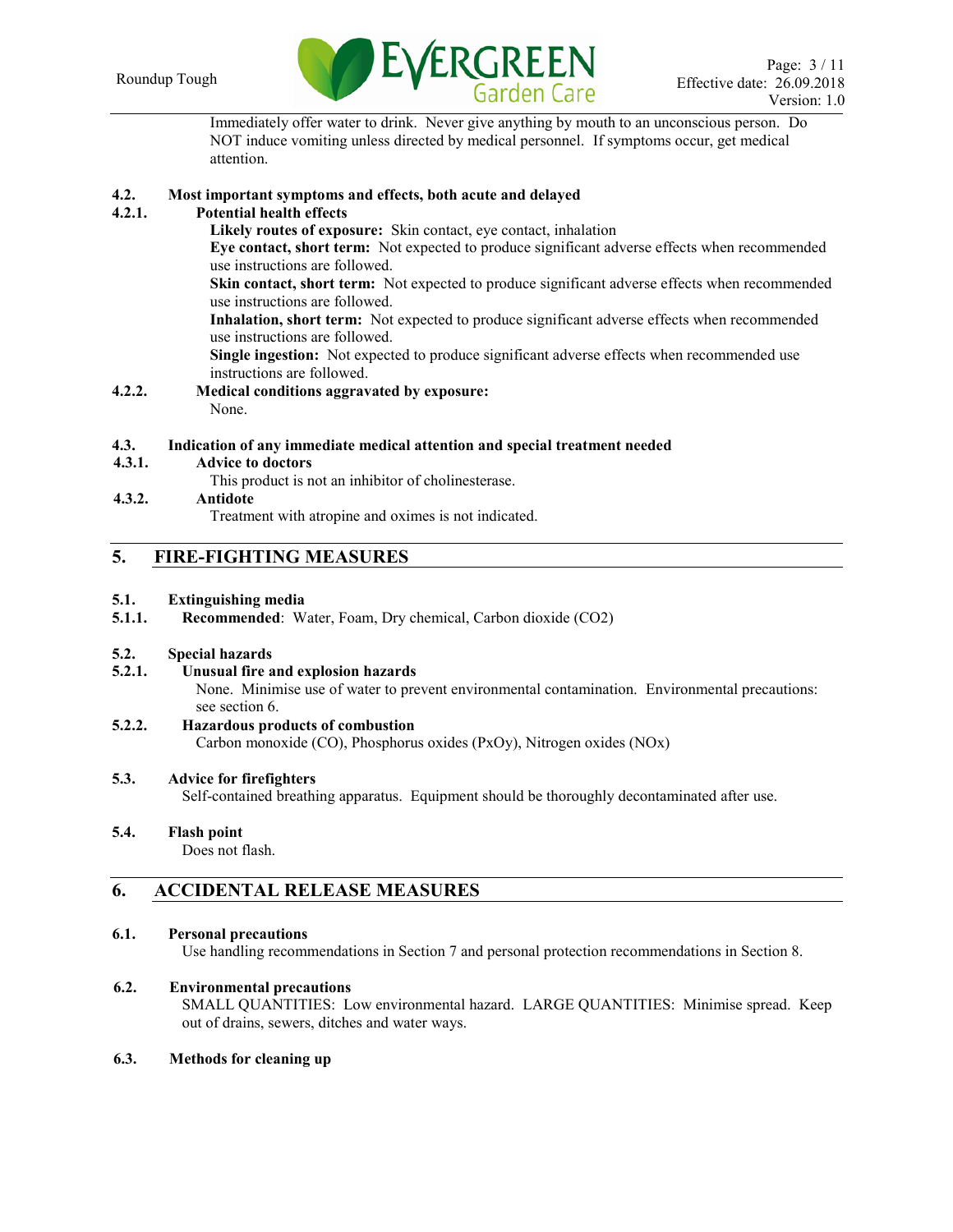

SMALL QUANTITIES: Flush spill area with water. LARGE QUANTITIES: Absorb in earth, sand or absorbent material. Dig up heavily contaminated soil. Collect in containers for disposal. Refer to section 7 for types of containers. Flush residues with small quantities of water. Minimise use of water to prevent environmental contamination.

Refer to section 13 for disposal of spilled material.

## **7. HANDLING AND STORAGE**

## **7.1. Precautions for safe handling**

Good industrial practice in housekeeping and personal hygiene should be followed. When using do not eat, drink or smoke. Avoid contact with eyes, skin and clothing. Wash hands thoroughly after handling or contact. Wash contaminated clothing before re-use. Thoroughly clean equipment after use. Do not contaminate drains, sewers and water ways when disposing of equipment rinse water. Refer to section 13 of the safety data sheet for disposal of rinse water.

Emptied containers retain vapour and product residue. FOLLOW LABELLED WARNINGS EVEN AFTER CONTAINER IS EMPTIED.

## **7.2. Conditions for safe storage, including any incompatibilities**

**Compatible materials for storage**: stainless steel, fibreglass, plastic, glass lining **Incompatible materials for storage**: galvanised steel, unlined mild steel

Minimum storage temperature: 0 °C

Maximum storage temperature: 45 °C

Keep out of reach of children. Keep away from food, drink and animal feed. Keep only in the original container. Partial crystallization may occur on prolonged storage below the minimum storage temperature. If frozen, place in warm room and shake frequently to put back into solution. Minimum shelf life: 2 years.

## **7.3. Specific end use(s)**

Not applicable.

## **8. EXPOSURE CONTROLS/PERSONAL PROTECTION**

#### **8.1. Control parameters**

#### Airborne exposure limits

| <b>Components</b>                          | <b>Exposure Guidelines</b>                                    |
|--------------------------------------------|---------------------------------------------------------------|
| Isopropylamine salt of<br>glyphosate       | No specific occupational exposure limit has been established. |
| Pelargonic and related<br>fatty acids      | No specific occupational exposure limit has been established. |
| Water and minor<br>formulating ingredients | No specific occupational exposure limit has been established. |

#### **8.2. Exposure controls**

#### **Engineering controls**

No special requirement when used as recommended.

## **Eye protection:**

No special requirement when used as recommended.

#### **Skin protection:**

If repeated or prolonged contact: Wear chemical resistant gloves. Chemical resistant gloves include those made of waterproof materials such as nitrile, butyl, neoprene, polyvinyl chloride (PVC), natural rubber and/or barrier laminate.

## **Respiratory protection:**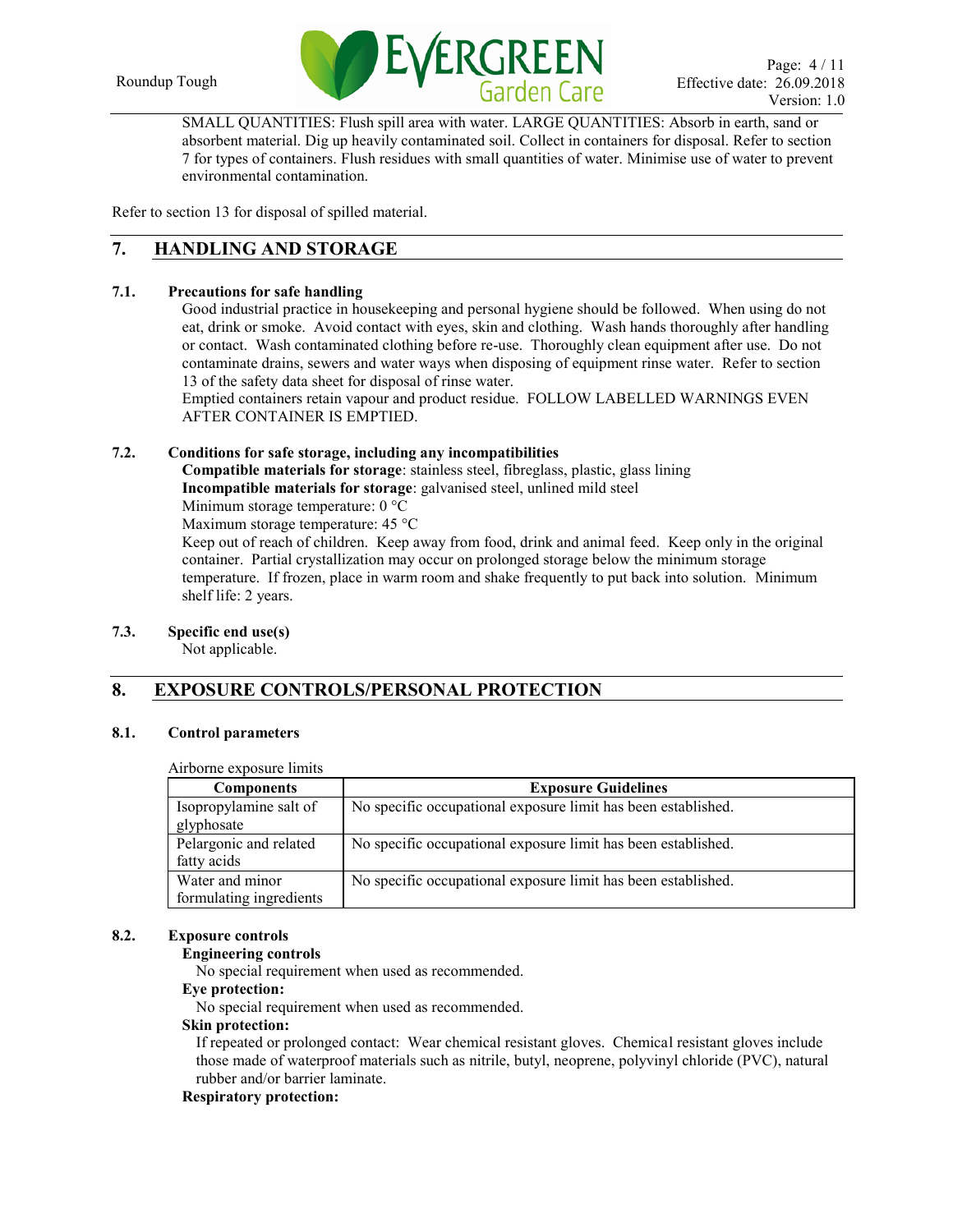

No special requirement when used as recommended.

When recommended, consult manufacturer of personal protective equipment for the appropriate type of equipment for a given application.

## **9. PHYSICAL AND CHEMICAL PROPERTIES**

These physical data are typical values based on material tested but may vary from sample to sample. Typical values should not be construed as a guaranteed analysis of any specific lot or as specifications for the product.

| Colour/colour range:                            | Hazy                                         |
|-------------------------------------------------|----------------------------------------------|
| Form:                                           | Liquid, (cloudy)                             |
| Odour:                                          | Chemical                                     |
| Odour threshold:                                | No data.                                     |
| Physical form changes (melting, boiling, etc.): |                                              |
| Melting point:                                  | Not applicable.                              |
| Boiling point:                                  | No data.                                     |
| Flash point:                                    | Does not flash.                              |
| Explosive properties:                           | No explosive properties                      |
| Auto ignition                                   | No data.                                     |
| temperature:                                    |                                              |
| Self-accelerating                               | No data.                                     |
| decomposition                                   |                                              |
| temperature                                     |                                              |
| $(SADT)$ :                                      |                                              |
| Oxidizing properties:                           | none                                         |
| Specific gravity:                               | $1,018 \text{ (}a\text{)}20 \text{ °C}$      |
| Vapour pressure:                                | No significant volatility; aqueous solution. |
| Vapour density:                                 | Not applicable.                              |
| Dynamic viscosity:                              | 1,93 mPa s @ 20 $\degree$ C                  |
| Kinematic viscosity:                            | 1.900 cSt @ 20 °C                            |
| Density:                                        | 1,018 g/cm3 @ $20 °C$                        |
| Solubility:                                     | Water: Soluble                               |
| pH:                                             | 7,2 @ 20 °C @ 10 g/l                         |
| Partition coefficient:                          | log Pow: < -3,2 @ 25 °C (Glyphosate)         |
|                                                 |                                              |
| Evaporation rate:                               | No data.                                     |

## **10. STABILITY AND REACTIVITY**

## **10.1. Reactivity**

Reacts with galvanised steel or unlined mild steel to produce hydrogen, a highly flammable gas that could explode.

## **10.2. Chemical stability**

Stable under normal conditions of handling and storage.

## **10.3. Possibility of hazardous reactions**

Reacts with galvanised steel or unlined mild steel to produce hydrogen, a highly flammable gas that could explode.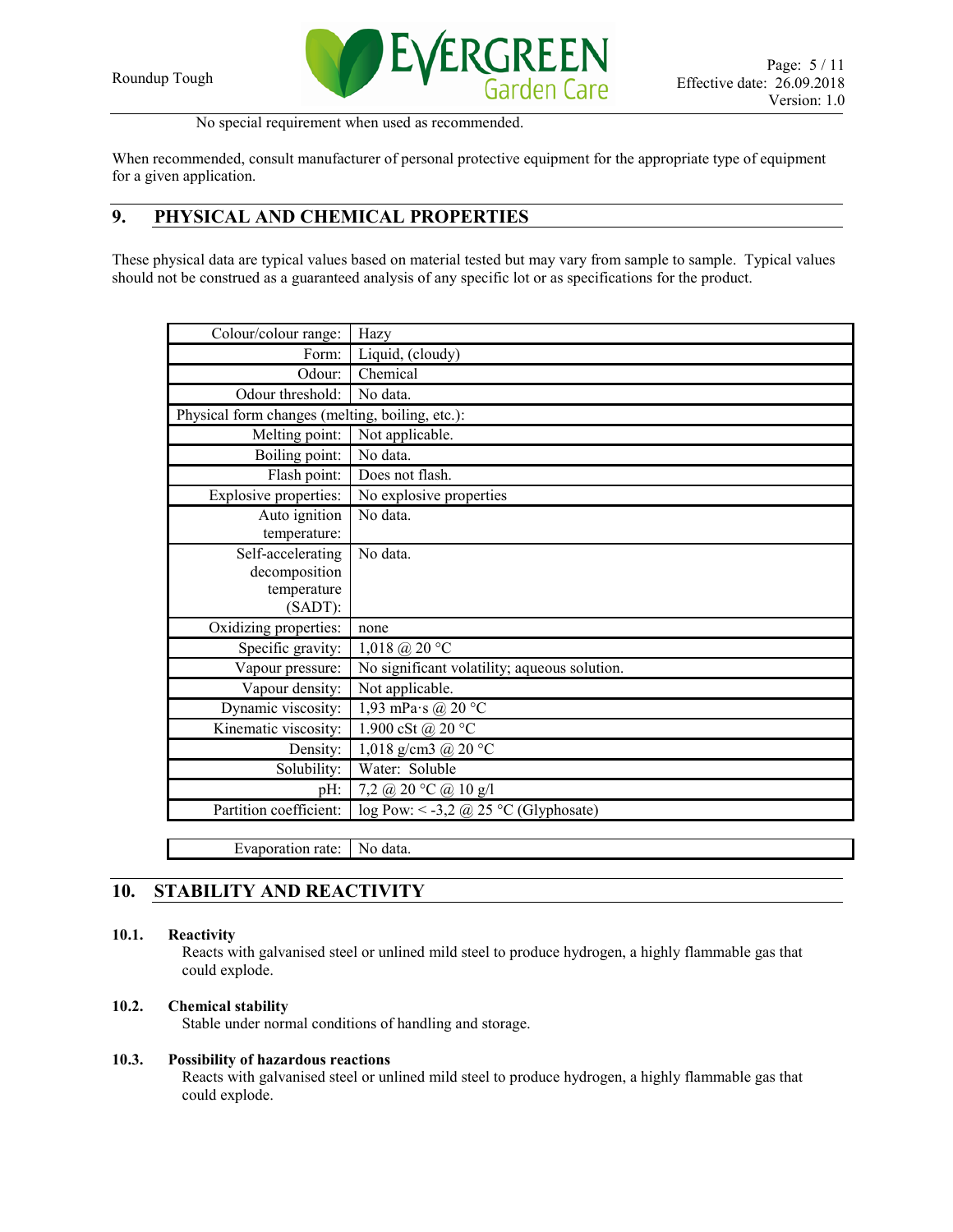

#### **10.4. Conditions to avoid** None

- **10.5. Incompatible materials** Incompatible materials for storage: galvanised steel, unlined mild steel Compatible materials for storage: see section 7.2.
- **10.6. Hazardous decomposition products** Hazardous products of combustion: see section 5.

## **11. TOXICOLOGICAL INFORMATION**

This section is intended for use by toxicologists and other health professionals.

## **11.1. Information on toxicological effects**

**Acute oral toxicity:** Based on available data classification criteria are not met. **Acute dermal toxicity:** Based on available data classification criteria are not met. **Acute inhalation toxicity:** Based on available data classification criteria are not met. **Skin corrosion/irritation:** Based on available data classification criteria are not met. **Eye corrosion/irritation:** Based on available data classification criteria are not met. **Skin sensitization:** Based on available data classification criteria are not met. **Respiratory sensitization:** Based on available data classification criteria are not met. **Mutagenicity:** Based on available data classification criteria are not met. **Carcinogenicity:** Based on available data classification criteria are not met. **Reproductive/Developmental Toxicity:** Based on available data classification criteria are not met. **Specific Target Organ Toxicity - Single Exposure:** Based on available data classification criteria are not met. **Specific Target Organ Toxicity - Repeated Exposure:** Based on available data classification criteria are not met. **Aspiration hazard:** Based on available data classification criteria are not met. **Most important symptoms and effects, both acute and delayed Potential health effects Likely routes of exposure:** Skin contact, eye contact, inhalation **Eye contact, short term:** Not expected to produce significant adverse effects when recommended use instructions are followed.

- **Skin contact, short term:** Not expected to produce significant adverse effects when recommended use instructions are followed.
- **Inhalation, short term:** Not expected to produce significant adverse effects when recommended use instructions are followed.
- **Single ingestion:** Not expected to produce significant adverse effects when recommended use instructions are followed.
- **Medical conditions aggravated by exposure:** None.

Data obtained on product, similar products and on components are summarized below.

#### **Genotoxicity**

Not genotoxic.

#### **Similar formulation**

#### **Acute oral toxicity**

**Rat, LD50 (limit test)**: > 5.000 mg/kg body weight No mortality. Practically non-toxic.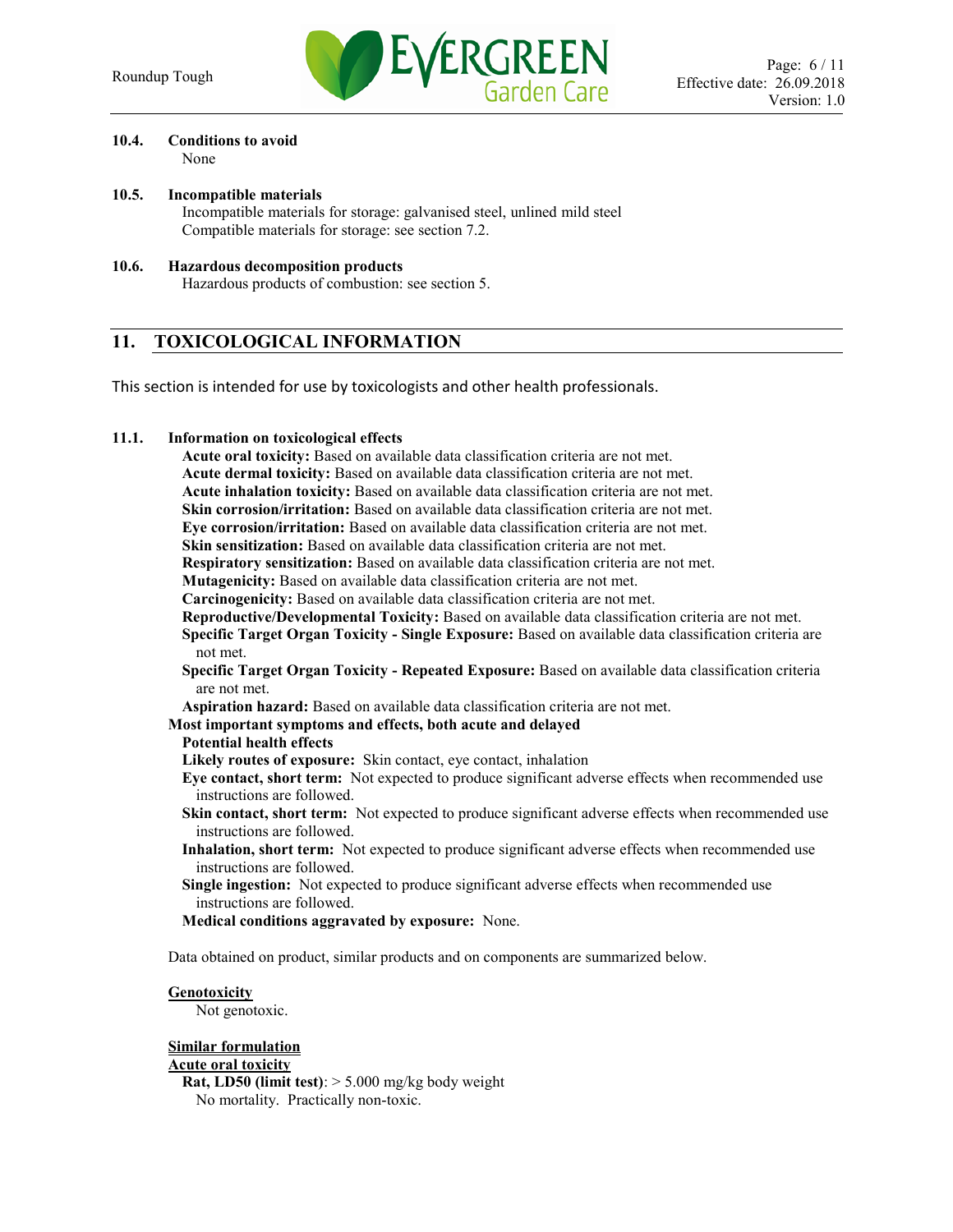

## **Acute dermal toxicity**

**Rat, LD50 (limit test)**: > 5.000 mg/kg body weight No mortality. Practically non-toxic.

## **Skin irritation**

**Rabbit, 6 animals, OECD 404 test**:

Redness, mean EU score: 0,00 Swelling, mean EU score: 0,00 Days to heal: 1 Essentially non irritating.

### **Eye irritation**

#### **Rabbit, 6 animals, OECD 405 test**:

Conjunctival redness, mean EU score: 0,50 Conjunctival swelling, mean EU score: 0,06 Corneal opacity, mean EU score: 0,00 Iris lesions, mean EU score: 0,00 Days to heal: 3 Slight irritation. **Acute inhalation toxicity**

## **Rat, LC50, 4 hours, aerosol**: > 3,6 mg/L

Maximum attainable concentration. No mortality. This product is not aerosolized during handling or use and is therefore not classified as hazardous under the CLP Regulation (EC 1272/2008). Aerosol particle size (< 10 micron) much lower than the droplet size (> 100 micron) normally achieved during spraying operations.

## **Skin sensitization**

**Guinea pig, 9-induction Buehler test**: Negative.

## **N-(phosphonomethyl)glycine; {glyphosate acid} Genotoxicity**

Not genotoxic.

## **Carcinogenicity**

Not carcinogenic in rats or mice.

#### **Reproductive/Developmental Toxicity**

Developmental effects in rats and rabbits only in the presence of significant maternal toxicity. Reproductive effects in rats only in the presence of significant maternal toxicity.

#### **Pelargonic and related fatty acids**

#### **Genotoxicity**

Not genotoxic on the basis of weight of evidence analysis. **Carcinogenicity**

Not carcinogenic to laboratory animals after dermal administration.

## **Reproductive/Developmental Toxicity**

Not developmentally toxic to laboratory animals.

## **12. ECOLOGICAL INFORMATION**

This section is intended for use by ecotoxicologists and other environmental specialists.

If available, data obtained on similar products and/or on components are summarized below.

## **12.1 Toxicity**

No data.

## **12.2 Persistence and degradability**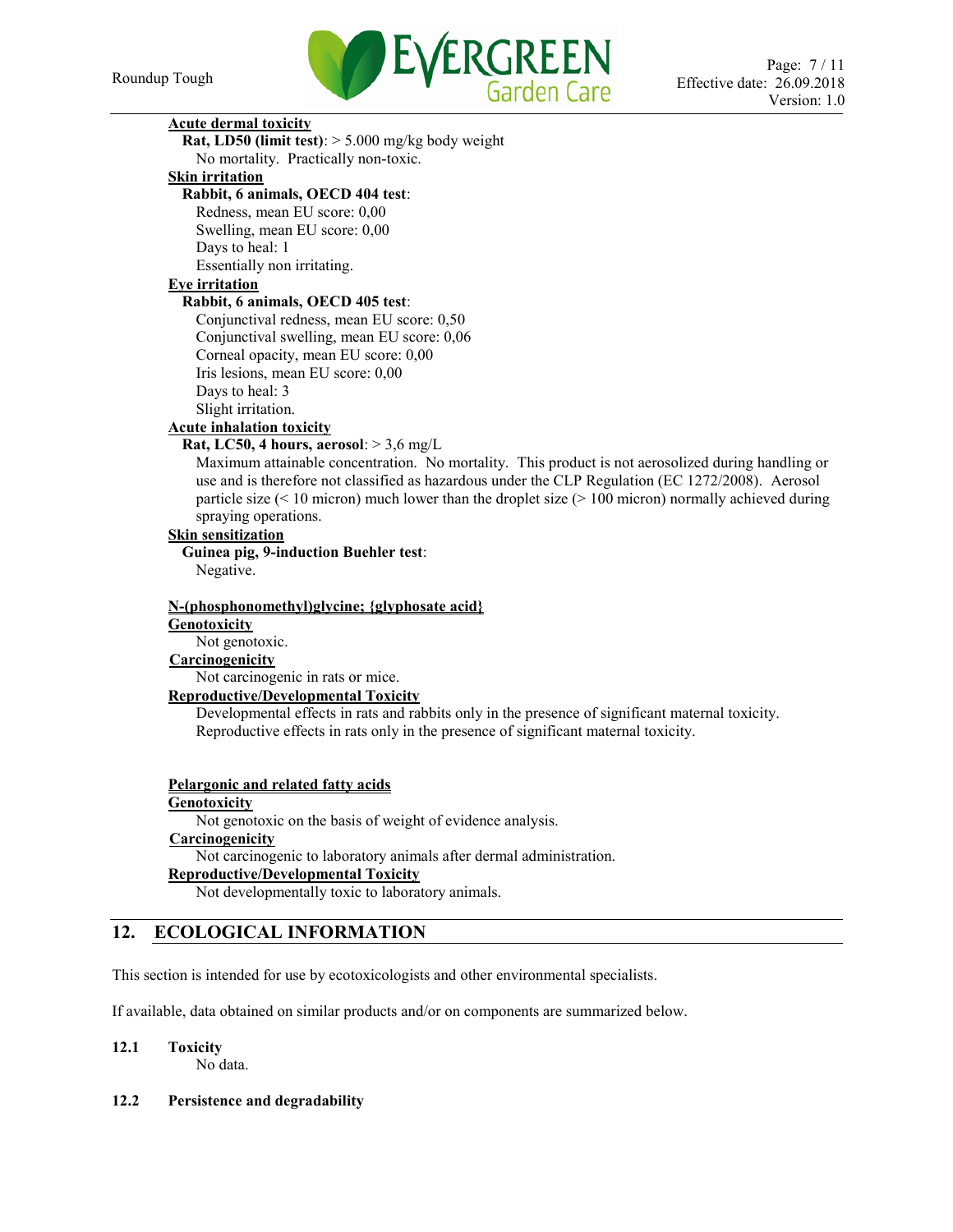

No data.

| 12.3 | <b>Bioaccumulative potential</b><br>Refer to section 9 for partition coefficient data.                                                                                                                                                                                                                                                                                                                                                                                                                                                                                                                                                                                                                                                                                                                                                                                                                                                                                        |
|------|-------------------------------------------------------------------------------------------------------------------------------------------------------------------------------------------------------------------------------------------------------------------------------------------------------------------------------------------------------------------------------------------------------------------------------------------------------------------------------------------------------------------------------------------------------------------------------------------------------------------------------------------------------------------------------------------------------------------------------------------------------------------------------------------------------------------------------------------------------------------------------------------------------------------------------------------------------------------------------|
| 12.4 | <b>Mobility</b> in soil<br>No data.                                                                                                                                                                                                                                                                                                                                                                                                                                                                                                                                                                                                                                                                                                                                                                                                                                                                                                                                           |
| 12.5 | <b>Results of PBT and vPvB assessment</b><br>Not a persistent, bioaccumulative or toxic (PBT) nor a very persistent, very bioaccumulative (vPvB)<br>mixture.                                                                                                                                                                                                                                                                                                                                                                                                                                                                                                                                                                                                                                                                                                                                                                                                                  |
| 12.6 | Other adverse effects<br>No data.                                                                                                                                                                                                                                                                                                                                                                                                                                                                                                                                                                                                                                                                                                                                                                                                                                                                                                                                             |
| 12.7 | <b>Additional information</b><br>If available, data obtained on similar products and/or on components are summarized below.                                                                                                                                                                                                                                                                                                                                                                                                                                                                                                                                                                                                                                                                                                                                                                                                                                                   |
|      | <b>Similar formulation</b>                                                                                                                                                                                                                                                                                                                                                                                                                                                                                                                                                                                                                                                                                                                                                                                                                                                                                                                                                    |
|      | <b>Aquatic toxicity, fish</b><br>Rainbow trout (Oncorhynchus mykiss):<br>Acute toxicity (limit test), 96 hours, static, $LC50$ : $> 100$ mg/L<br><b>Aquatic toxicity, invertebrates</b><br>Water flea (Daphnia magna):<br>Acute toxicity (limit test), 48 hours, static, $EC50$ : $> 100$ mg/L<br>Aquatic toxicity, algae/aquatic plants<br><b>Duckweed (Lemna minor):</b><br>Acute toxicity (limit test), 14 days, static, EC50: > 100 mg/L<br>Duckweed (Lemna minor):<br>Acute toxicity (limit test), 14 days, static, NOEC: 100 mg/L<br>Green algae (Scenedesmus subspicatus):<br>Acute toxicity, 72 hours, static, ErC50 (growth rate): $> 87.7$ mg/L<br>Green algae (Scenedesmus subspicatus):<br>Acute toxicity, 72 hours, static, NOEC: 50 mg/L<br><b>Arthropod toxicity</b><br>Honey bee (Apis mellifera):<br>Oral, 48 hours, $LD50:$ > 9.742 µg/bee<br>Honey bee (Apis mellifera):<br>Contact, 48 hours, LD50: 8.309 µg/bee<br>Soil organism toxicity, invertebrates |
|      | Earthworm (Eisenia foetida):                                                                                                                                                                                                                                                                                                                                                                                                                                                                                                                                                                                                                                                                                                                                                                                                                                                                                                                                                  |
|      | Acute toxicity, 14 days, $LC50$ : > 1.000 mg/kg dry soil                                                                                                                                                                                                                                                                                                                                                                                                                                                                                                                                                                                                                                                                                                                                                                                                                                                                                                                      |
|      | N-(phosphonomethyl)glycine; {glyphosate acid}                                                                                                                                                                                                                                                                                                                                                                                                                                                                                                                                                                                                                                                                                                                                                                                                                                                                                                                                 |
|      | <b>Avian toxicity</b><br>Bobwhite quail (Colinus virginianus):<br>Acute oral toxicity, single dose, $LD50$ : > 3.851 mg/kg body weight<br><b>Bioaccumulation</b><br><b>Bluegill sunfish (Lepomis macrochirus):</b>                                                                                                                                                                                                                                                                                                                                                                                                                                                                                                                                                                                                                                                                                                                                                            |
|      | Whole fish: $BCF: < 1$<br>No significant bioaccumulation is expected.                                                                                                                                                                                                                                                                                                                                                                                                                                                                                                                                                                                                                                                                                                                                                                                                                                                                                                         |
|      | <b>Dissipation</b><br>Soil, field:<br>Half life: 2 - 174 days                                                                                                                                                                                                                                                                                                                                                                                                                                                                                                                                                                                                                                                                                                                                                                                                                                                                                                                 |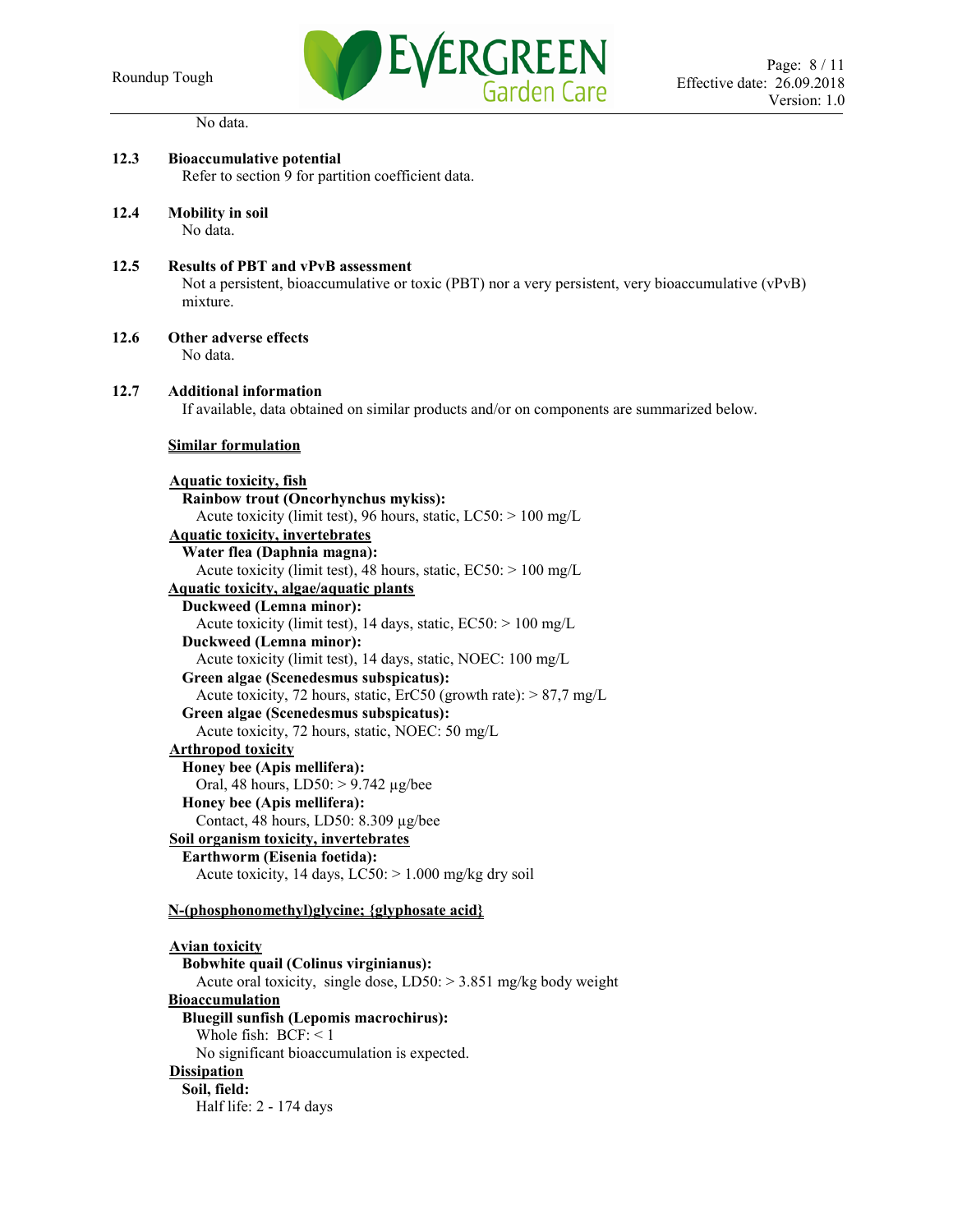

Koc: 884 - 60.000 L/kg Adsorbs strongly to soil. **Water, aerobic:** Half life:  $<$  7 days

## **Pelargonic and related fatty acids**

## **Avian toxicity**

## **Bobwhite quail (Colinus virginianus):**

Acute oral toxicity,  $LD50: > 2.250$  mg/kg body weight

## **13. DISPOSAL CONSIDERATIONS**

## **13.1. Waste treatment methods**

## **13.1.1. Product**

Follow all local/regional/national/international regulations on waste disposal. Follow current edition of the General Waste, Landfill, and Burning of Hazardous Waste Directives; and the Shipment of Waste Regulation. Keep out of drains, sewers, ditches and water ways. According to the manufacturer self-classification, following Regulation (EC) No. 1272/2008 [CLP], the product can be disposed as a non-hazardous industrial waste. Disposal in a waste incinerator with energy recovery is recommended.

## **13.1.2. Container**

Follow all local/regional/national/international regulations on waste disposal, packaging waste collection/disposal. Follow current edition of the General Waste, Landfill, and Burning of Hazardous Waste Directives; and the Shipment of Waste Regulation. Do NOT re-use containers. Empty packaging completely. Dispose of as non hazardous household waste. Store for collection by approved waste disposal service for household packaging waste. Recycle if appropriate facilities/equipment available. Recycle the non-hazardous container only when a proper control on the end use of the recycled plastic is possible. Suitable for industrial grade recycling only. Do NOT recycle plastic that could end in any human or food contact application. This package meets the requirements for energy recovery. Disposal in a incinerator with energy recovery is recommended.

Use handling recommendations in Section 7 and personal protection recommendations in Section 8.

## **14. TRANSPORT INFORMATION**

The data provided in this section is for information only. Please apply the appropriate regulations to properly classify your shipment for transportation.

## **ADR/RID**

- 14.1 **UN No.:** Not applicable.
- 14.2 **Proper Shipping Name (Technical Name if required):** Not applicable.
- 14.3 **Transport hazard class: Not applicable.**
- 14.4 **Packing Group:** Not applicable.
- 14.5 **Environmental hazards: Not applicable.**
- 14.6 **Special precautions for the user:** Not applicable.

#### **IMO**

- 14.1 **UN No.:** Not applicable.
- 14.2 **Proper Shipping Name (Technical Name if required):** Not applicable.
- 14.3 **Transport hazard class: Not applicable.**
- 14.4 **Packing Group:** Not applicable.
- 14.5 **Environmental hazards: Not applicable.**
- 14.6 **Special precautions for the user:** Not applicable.
- 14.7 **Transport in bulk according to Annex II of MARPOL 73/78 and the IBC Code:** Not applicable.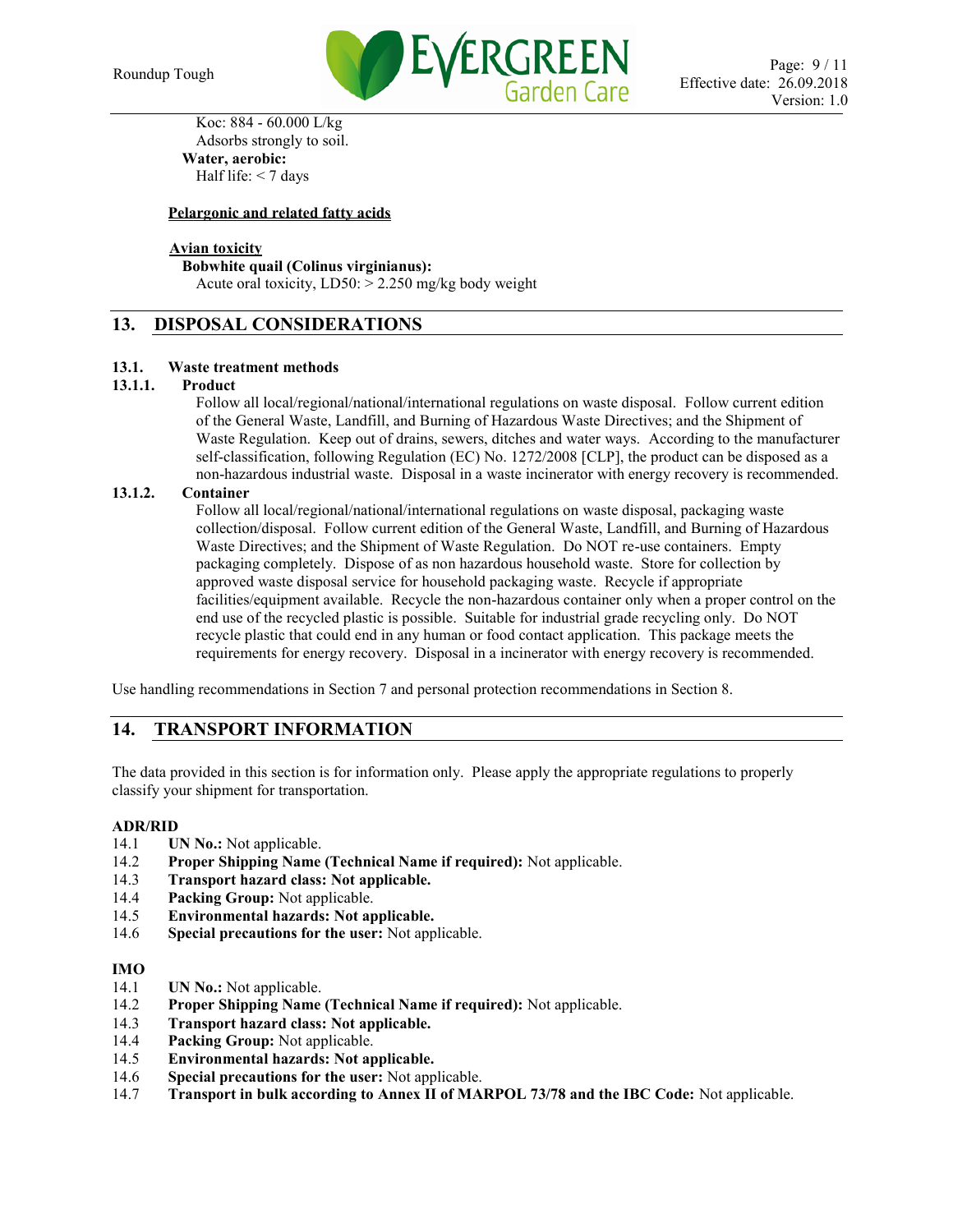

#### **IATA/ICAO**

- 14.1 **UN No.:** Not applicable.
- 14.2 **Proper Shipping Name (Technical Name if required):** Not applicable.
- 14.3 **Transport hazard class: Not applicable.**
- 14.4 **Packing Group:** Not applicable.
- 14.5 **Environmental hazards: Not applicable.**
- 14.6 **Special precautions for the user:** Not applicable.

## **15. REGULATORY INFORMATION**

**15.1. Safety, health and environmental regulations/legislation specific for the substance/mixture** SP1 Do not contaminate water with the product or its container.

#### **15.2. Chemical Safety Assessment**

A Chemical Safety Assessment per Regulation (EC) No. 1907/2006 is not required and has not been performed.

A Risk Assessment has been performed under Regulation EC 1107/2009.

## **16. OTHER INFORMATION**

The information given here is not necessarily exhaustive but is representative of relevant, reliable data.

Follow all local/regional/national/international regulations.

Please consult supplier if further information is needed.

In this document the British spelling was applied.

® Registered trademark.

|| Significant changes versus previous edition.

This Safety Data Sheet has been prepared following the Regulation (EC) No. 1907/2006 (Annex II) as last amended by Regulation (EC) No. 2015/830

#### **Classification of components**

| Components                                 | Classification                                                                                                                                                    |
|--------------------------------------------|-------------------------------------------------------------------------------------------------------------------------------------------------------------------|
| Isopropylamine salt of glyphosate          | Aquatic Chronic - Category 2<br>H411 Toxic to aquatic life with long lasting effects.                                                                             |
|                                            |                                                                                                                                                                   |
| Pelargonic and related fatty acids         | Skin corrosion/irritation - Category 1B<br>Eye damage/irritation - Category 1<br>H314 Causes severe skin burns and eve damage.<br>H318 Causes serious eye damage. |
| Water and minor formulating<br>ingredients | Not classified as dangerous.                                                                                                                                      |

Endnotes:

{a} EU label (manufacturer self-classification)

{b} EU label (Annex I)

{c} EU CLP classification (Annex VI)

{d} EU CLP (manufacturer self-classification)

Full denomination of most frequently used acronyms. BCF (Bioconcentration Factor), BOD (Biochemical Oxygen Demand), COD (Chemical Oxygen Demand), EC50 (50% effect concentration), ED50 (50% effect dose), I.M. (intramuscular), I.P. (intraperitoneal), I.V. (intravenous), Koc (Soil adsorption coefficient), LC50 (50% lethality concentration), LD50 (50% lethality dose), LDLo (Lower limit of lethal dosage), LEL (Lower Explosion Limit), LOAEC (Lowest Observed Adverse Effect Concentration), LOAEL (Lowest Observed Adverse Effect Level), LOEC (Lowest Observed Effect Concentration), LOEL (Lowest Observed Effect Level), MEL (Maximum Exposure limit), MTD (Maximum Tolerated Dose), NOAEC (No Observed Adverse Effect Concentration), NOAEL (No Observed Adverse Effect Level), NOEC (No Observed Effect Concentration), NOEL (No Observed Effect Level), OEL (Occupational Exposure Limit), PEL (Permissible Exposure Limit), PII (Primary Irritation Index), Pow (Partition coefficient n-octanol/water), S.C. (subcutaneous), STEL (Short-Term Exposure Limit), STOT SE (Specific Target Organ Toxicity, Single Exposure), STOT RE (Specific Target Organ Toxicity, Repeated Exposure),TLV-C (Threshold Limit Value-Ceiling), TLV-TWA (Threshold Limit Value - Time Weighted Average), UEL (Upper Explosion Limit)